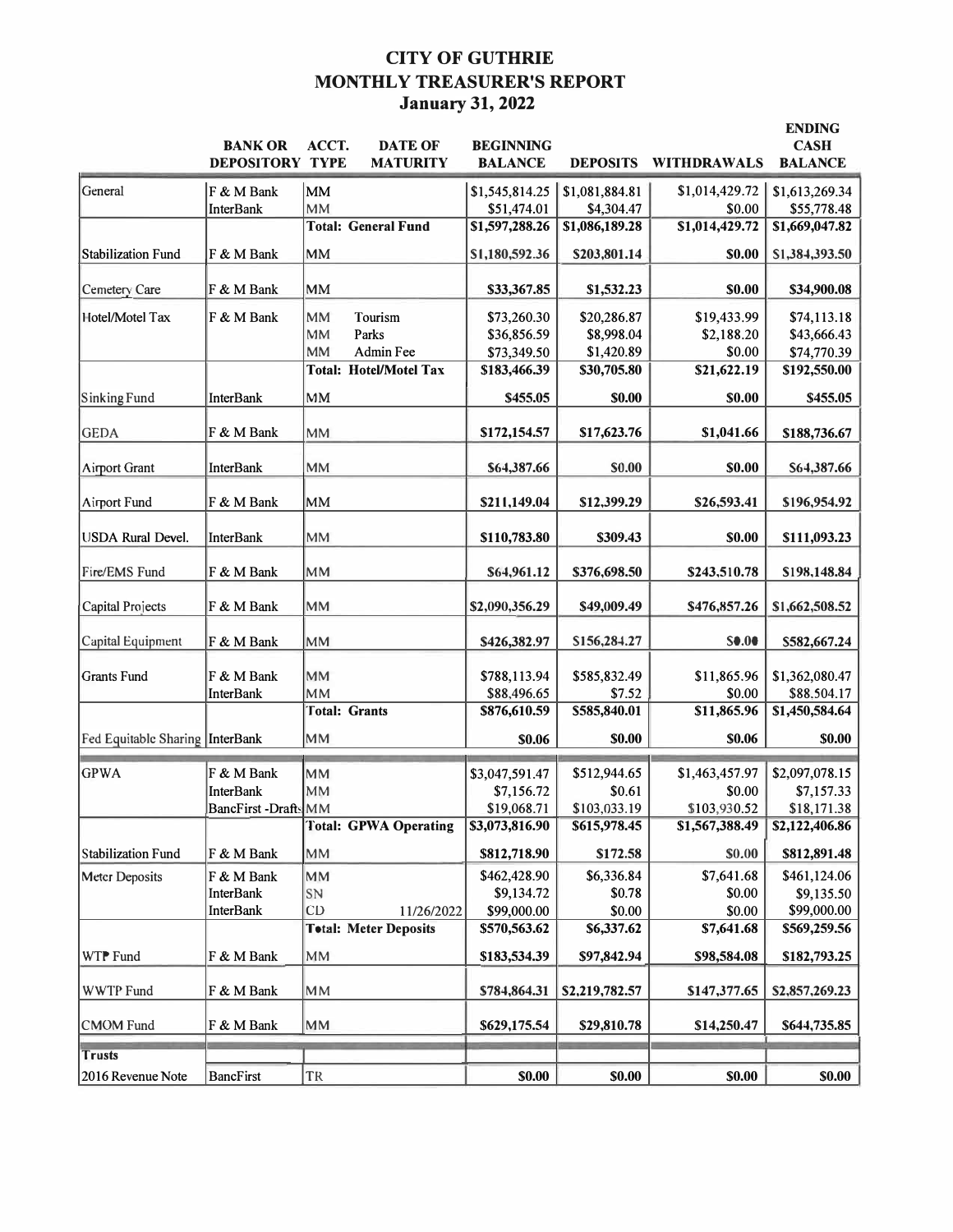## **GENERAL FUND**

## **STATEMENT OF ESTIMATE - ACTUAL REVENUES**

| <b>Jan-22</b>                        | 33.33%                            |             |                  |                   |                     |                 |                      |
|--------------------------------------|-----------------------------------|-------------|------------------|-------------------|---------------------|-----------------|----------------------|
|                                      |                                   |             | <b>Current</b>   |                   |                     |                 |                      |
|                                      |                                   |             | <b>Month</b>     |                   |                     | <b>Percent</b>  | <b>Percent Total</b> |
| <b>Revenue Source</b>                | <b>Annual Budget YTD Estimate</b> |             | <b>Collected</b> | <b>YTD Actual</b> | <b>YTD Variance</b> | <b>Variance</b> | <b>Collected</b>     |
|                                      |                                   |             |                  |                   |                     |                 |                      |
| <b>Sales Tax Revenue</b>             | \$6,244,317                       | \$2,081,439 | \$528,695        | \$2,108,104       | 26,665              | 1.28%           | 33.76%               |
| <b>Capital Improvement Sales Tax</b> | \$1,561,079                       | \$520,360   | \$132,174        | \$527,026         | 6,666               | 1.28%           | 33.76%               |
| <b>Use Tax</b>                       | \$1,103,369                       | \$367,790   | \$110,291        | \$374,616         | 6,826               | 1.86%           | 33.95%               |
| <b>Cigarette Tax Revenue</b>         | \$65,000                          | \$21,667    | \$6,179          | \$22,337          | 671                 | 3.09%           | 34.36%               |
| <b>Franchise Taxes</b>               | \$496,000                         | \$165,333   | \$51,591         | \$171,756         | 6,422               | 3.88%           | 34.63%               |
| <b>Licenses &amp; Permits</b>        | \$156,250                         | \$52,083    | \$11,737         | \$44,471          | (7,612)             | $-14.62%$       | 28.46%               |
| Com. Vehicle Tax                     | \$82,000                          | \$27,333    | \$6,850          | \$27,083          | (250)               | $-0.91%$        | 33.03%               |
| <b>Gas Excise Tax</b>                | \$23,000                          | \$7,667     | \$2,243          | \$7,692           | 25                  | 0.32%           | 33.44%               |
| Alcoholic Beverage Tax               | \$170,000                         | \$56,667    | \$15,716         | \$67,468          | 10,801              | 19.06%          | 39.69%               |
| Rents & Royalties                    | \$23,000                          | \$7,667     | \$3,306          | \$9,237           | 1,571               | 20.49%          | 40.16%               |
| <b>Cemetery Revenue</b>              | \$82,300                          | \$27,433    | \$10,705         | \$40,284          | 12,851              | 46.84%          | 48.95%               |
| <b>Court Fines/Forfeiture</b>        | \$252,500                         | \$84,167    | \$7,402          | \$50,678          | (33, 489)           | -39.79%         | 20.07%               |
| Interest                             | \$11,000                          | \$3,667     | \$506            | \$2,134           | (1, 532)            | $-41.79%$       | 19.40%               |
| Library Fines, Fees, Donations       | \$9,000                           | \$3,000     | \$554            | \$2,898           | (102)               | $-3.40%$        | 32.20%               |
| Lake Fees/Permits/Store              | \$45,000                          | \$15,000    | \$880            | \$4,014           | (10, 986)           | $-73.24%$       | 8.92%                |
| <b>School Resource Officer</b>       | \$85,889                          | \$28,630    | \$32,208         | \$32,208          | 3,579               | 0.00%           | 37.50%               |
| Reimb Rev/Misc. Income               | \$180,000                         | \$60,000    | \$10,937         | \$74,534          | 14,534              | 24.22%          | 41.41%               |
| Planning/Bd of Adjustments           | \$5,000                           | \$1,667     | \$510            | \$1,510           | (157)               | $-9.40%$        | 30.20%               |
| Oil/Gas Inspect/Leases               | \$14,000                          | \$4,667     | \$750            | \$750             | (3, 917)            | $-83.93%$       | 5.36%                |
| <b>Weed Abatement</b>                | \$25,000                          | \$8,333     | \$615            | \$13,862          | 5,529               | 66.34%          | 55.45%               |
| <b>Subtotal</b>                      | \$10,633,704                      | \$3,544,568 | \$933,848        | \$3,582,663       | \$38,095            | 1.07%           | 33.69%               |
| <b>Transfer from GPWA</b>            | \$8,000,397                       | \$2,666,799 | \$768,786        | \$2,763,047       | 96,248              | 3.61%           | 34.54%               |
| <b>Transfer from Grant Fund</b>      | \$227,000                         | \$75,667    | \$0              | \$47,633          | (28, 034)           | $-37.05%$       | 20.98%               |
| <b>Budgeted Fund Balance</b>         | \$0                               | \$0         | \$0              | \$0               | $\Omega$            | 0.00%           | 0.00%                |
| <b>TOTALS</b>                        | \$18,861,101                      | \$6,287,034 | \$1,702,633      | \$6,393,343       | 106,309             | 1.69%           | 33.90%               |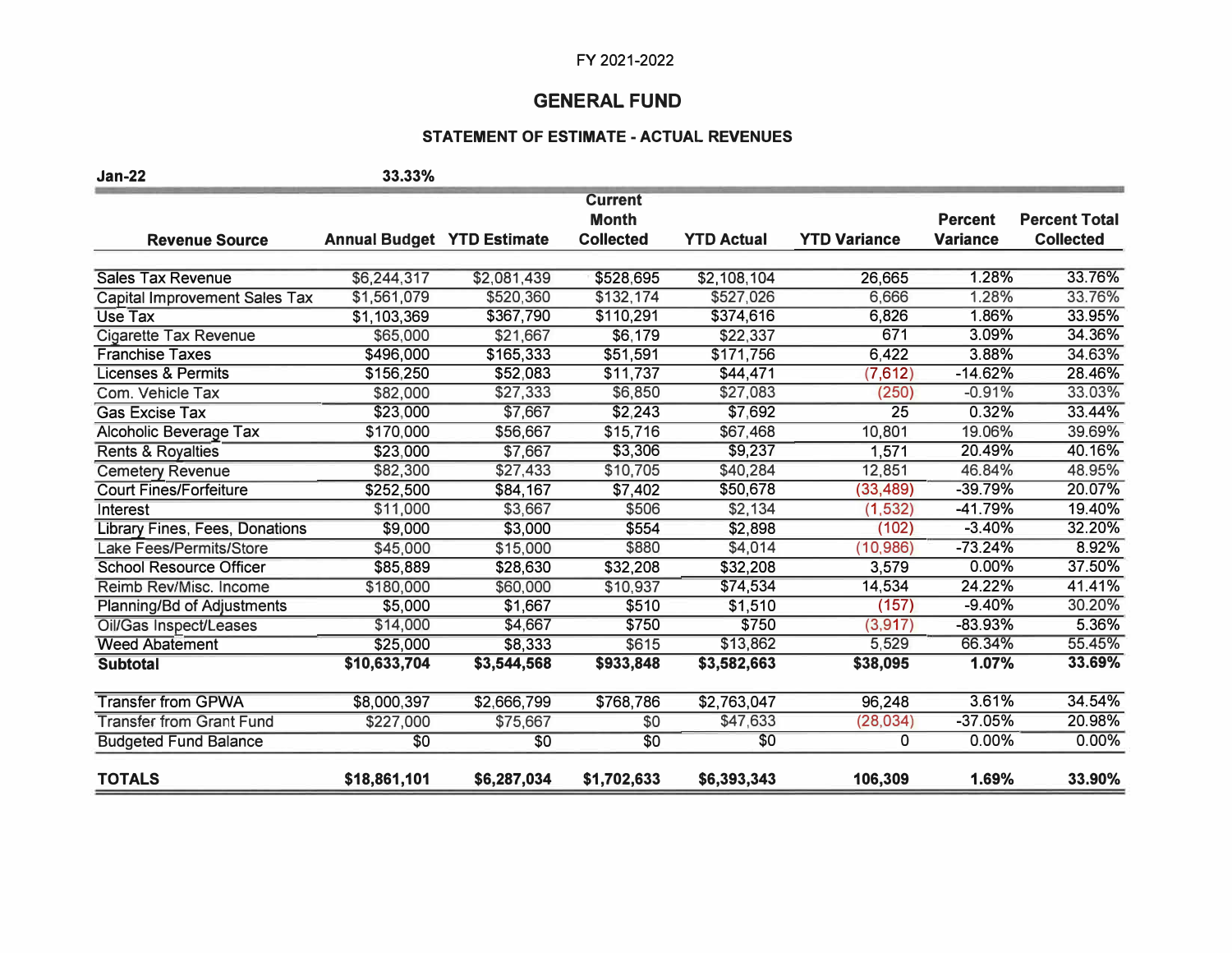## **GENERAL FUND**

#### **DEPARTMENT EXPENDITURE SUMMARY**

**Jan-22 33.33%** 

|                                    |                      |                     | <b>Current Month</b> |             |                   | $%$ of        | Remaining     |
|------------------------------------|----------------------|---------------------|----------------------|-------------|-------------------|---------------|---------------|
| <b>Department</b>                  | <b>Annual Budget</b> | <b>YTD Estimate</b> | <b>Expend</b>        | % of Budget | <b>YTD Expend</b> | <b>Budget</b> | <b>Budget</b> |
|                                    |                      |                     |                      |             |                   |               |               |
| <b>General Government</b>          | \$1,010,367          | \$336,789           | \$141,074            | 13.96%      | \$412,307         | 40.81%        | \$598,060     |
| Administration                     | \$472,172            | \$157,391           | \$32,752             | 6.94%       | \$158,328         | 33.53%        | \$313,844     |
| Finance                            | \$154,758            | \$51,586            | \$12,184             | 7.87%       | \$52,440          | 33.89%        | \$102,318     |
| Planning                           | \$364,996            | \$121,665           | \$24,629             | 6.75%       | \$107,887         | 29.56%        | \$257,109     |
| Economic Development               | \$191,048            | \$63,683            | \$12,395             | 6.49%       | \$55,485          | 29.04%        | \$135,563     |
| Library                            | \$363,359            | \$121,120           | \$27,657             | 7.61%       | \$121,605         | 33.47%        | \$241,754     |
| Police                             | \$3,437,808          | \$1,145,936         | \$278,860            | 8.11%       | \$1,174,615       | 34.17%        | \$2,263,193   |
| <b>Street</b>                      | \$716,590            | \$238,863           | \$46,335             | 6.47%       | \$160,080         | 22.34%        | \$556,510     |
| Vehicle Maintenance                | \$185,896            | \$61,965            | \$5,980              | 3.22%       | \$30,870          | 16.61%        | \$155,026     |
| Parks & Public Grounds             | \$641,221            | \$213,740           | \$42,254             | 6.59%       | \$197,820         | 30.85%        | \$443,401     |
| Swimming Pool                      | \$20,500             | \$6,833             | \$0                  | 0.00%       | \$0               | $0.00\%$      | \$20,500      |
| Transfer to GPWA Fund              | \$7,805,397          | \$2,601,799         | \$660,869            | 8.47%       | \$2,635,130       | 33.76%        | \$5,170,267   |
| <b>Transfer to CIP Sales Tax</b>   | \$1,561,079          | \$520,360           | \$0                  | 0.00%       | \$394,852         | 25.29%        | \$1,166,227   |
| <b>Transfer to Fire/EMS Fund</b>   | \$1,615,690          | \$538,563           | \$134,641            | 8.33%       | \$538,563         | 33.33%        | \$1,077,127   |
| <b>Transfer to Capital Project</b> | \$14,400             | \$4,800             | \$1,200              | 8.33%       | \$4,800           | 33.33%        | \$9,600       |
| <b>Transfer to Airport Fund</b>    | \$73,978             | \$24,659            | \$6,165              | 8.33%       | \$24,659          | 33.33%        | \$49,319      |
| Transfer to Hotel/Motel Fund       | \$26,257             | \$8,752             | \$2,188              | 8.33%       | \$8,752           | 33.33%        | \$17,505      |
| Transfer to Stabilization Fund     | \$200,000            | \$66,667            | \$200,000            | 0.00%       | \$200,000         | $0.00\%$      | \$0           |
| <b>TOTALS</b>                      | \$18,855,516         | \$6,285,172         | \$1,629,183          | 8.64%       | \$6,278,193       | 33.30%        | \$12,577,323  |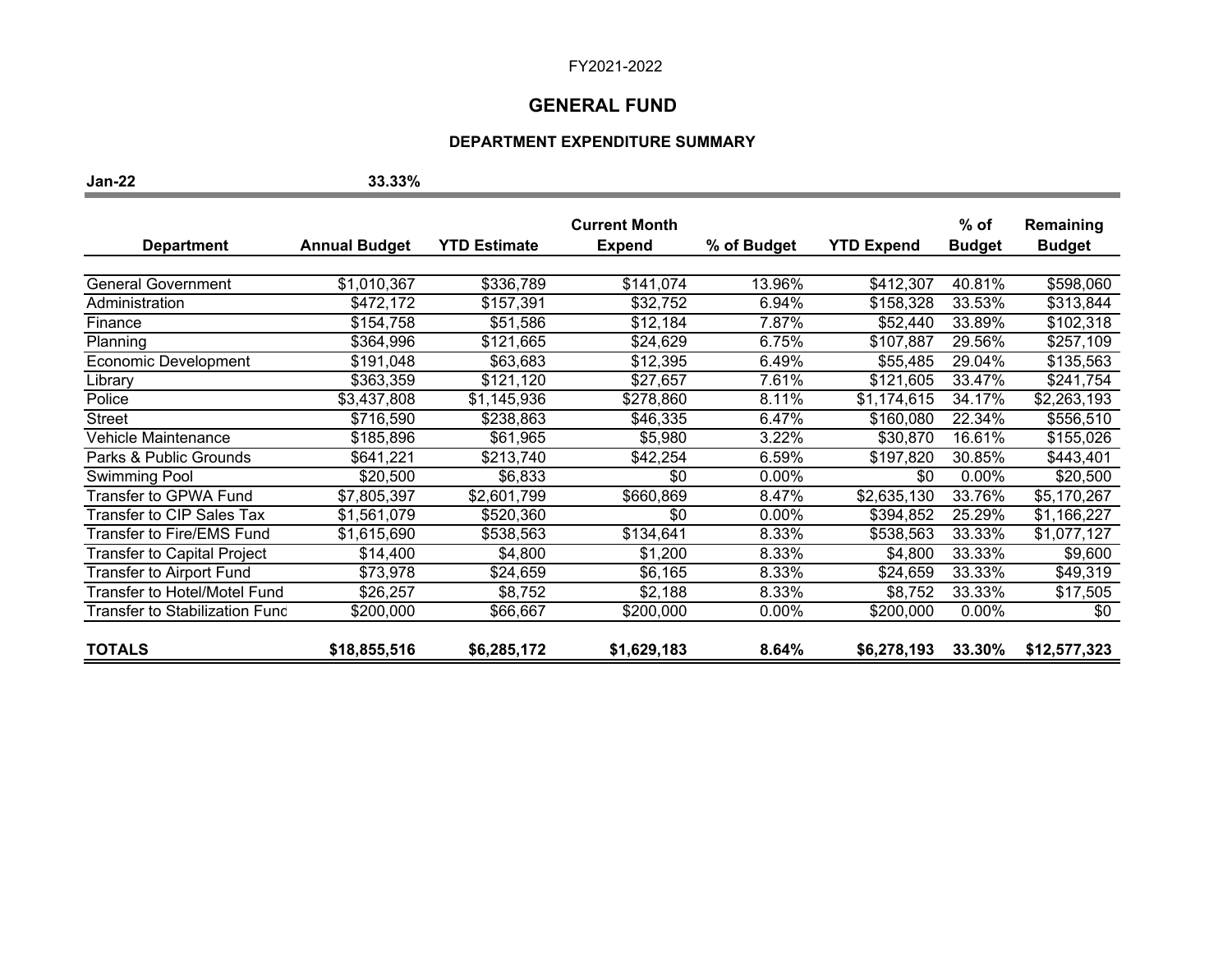# **GUTHRIE PUBLIC WORKS AUTHORITY**

## **STATEMENT OF ESTIMATE - ACTUAL REVENUES**

| <b>Jan-22</b>                | 33.33%                            |             |                      |                   |                     |                 |                  |
|------------------------------|-----------------------------------|-------------|----------------------|-------------------|---------------------|-----------------|------------------|
|                              |                                   |             |                      |                   |                     |                 | <b>Percent</b>   |
|                              |                                   |             | <b>Current Month</b> |                   |                     | <b>Percent</b>  | <b>Total</b>     |
| <b>Revenue Source</b>        | <b>Annual Budget YTD Estimate</b> |             | <b>Collected</b>     | <b>YTD Actual</b> | <b>YTD Variance</b> | <b>Variance</b> | <b>Collected</b> |
|                              |                                   |             |                      |                   |                     |                 |                  |
| Water                        | \$3,118,130                       | \$985,017   | \$236,381            | \$999,886         | \$14,869            | 1.51%           | 32.07%           |
| Sewer                        | \$1,412,226                       | \$470,742   | \$120,878            | \$480,271         | \$9,529             | 2.02%           | 34.01%           |
| Sanitation                   | \$1,527,293                       | \$509,098   | \$118,644            | \$474,272         | (\$34, 826)         | $-6.84%$        | 31.05%           |
| <b>Convenience Center</b>    | \$120,000                         | \$40,000    | \$8,126              | \$34,125          | (\$5,875)           | $-14.69%$       | 28.44%           |
| Interest                     | \$8,000                           | \$2,667     | \$614                | \$2,558           | (\$108)             | $-4.07%$        | 31.98%           |
| Rents & Royalties            | \$3,500                           | \$1,167     | \$250                | \$1,600           | \$433               | 37.14%          | 45.71%           |
| <b>Transfer-Other Funds</b>  | \$7,810,397                       | \$2,603,466 | \$660,869            | \$2,635,130       | \$31,664            | 1.22%           | 33.74%           |
| <b>Miscellaneous</b>         | \$34,500                          | \$11,500    | \$300                | \$6,872           | (\$4,628)           | $-40.24%$       | 19.92%           |
| Late Charges                 | \$50,000                          | \$16,667    | \$3,670              | \$15,910          | (\$757)             | $-4.54%$        | 31.82%           |
| <b>Extension Charges</b>     | \$5,500                           | \$1,833     | \$440                | \$1,285           | (\$548)             | $-29.91%$       | 23.36%           |
| Service Initiation           | \$17,500                          | \$5,833     | \$1,150              | \$6,225           | \$392               | 6.71%           | 35.57%           |
|                              |                                   |             |                      |                   |                     |                 |                  |
| <b>Subtotal</b>              | \$14,107,046                      | \$4,647,989 | \$1,151,323          | \$4,658,134       | \$10,145            | 0.22%           | 33.02%           |
| <b>Budgeted Fund Balance</b> | \$1,018,328                       | \$339,443   | \$953,778            | \$836,949         | 497,506             | 0.00%           | $0.00\%$         |
| <b>TOTALS</b>                | \$15,125,374                      | \$4,987,432 | \$2,105,101          | \$5,495,083       | \$507,651           | 10.18%          | 36.33%           |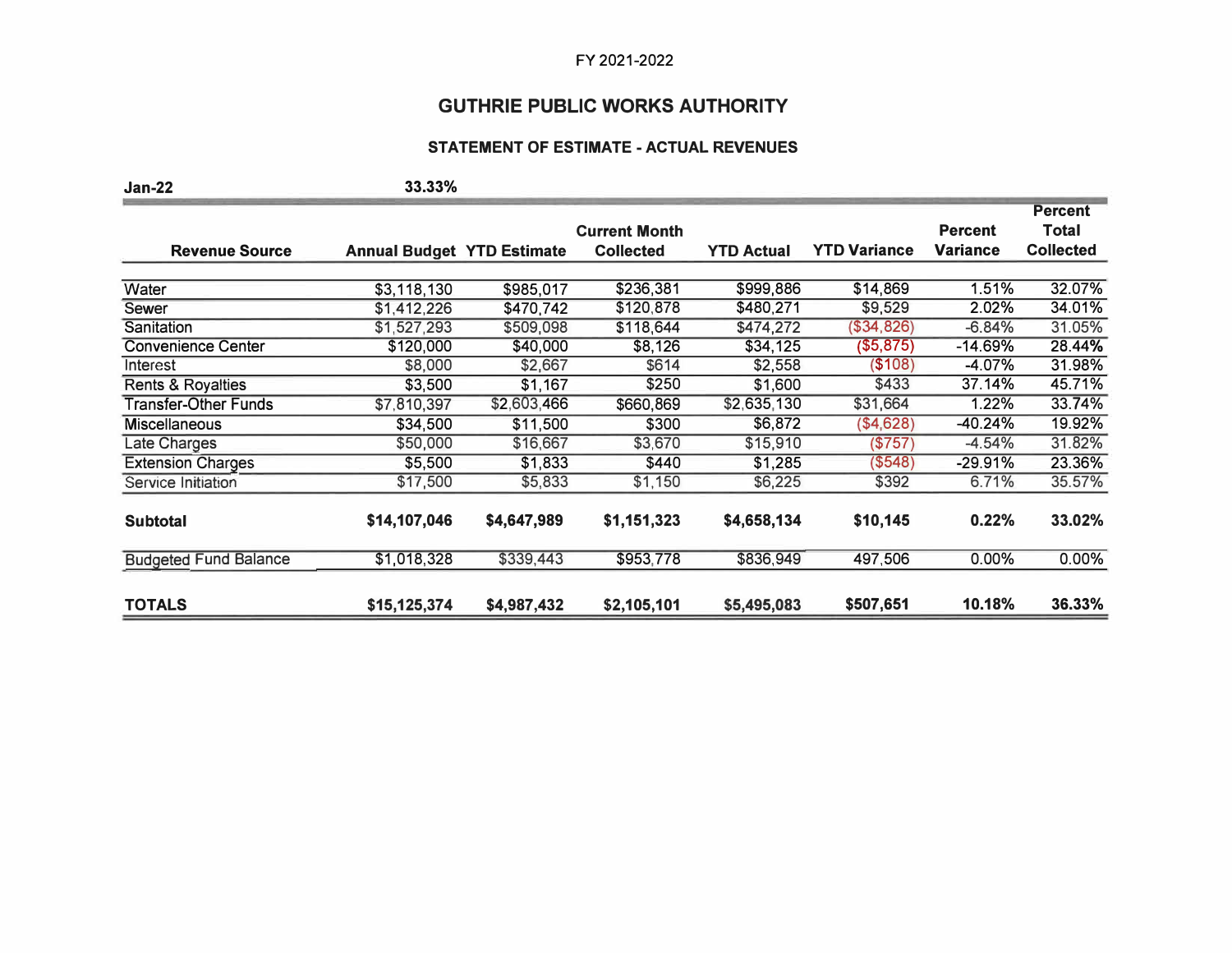### **GUTHRIE PUBLIC WORKS DEPARTMENT**

#### **DEPARTMENT EXPENDITURE SUMMARY**

**Jan-22 33.33%** 

**Current Month Remaining Remaining Remaining Department Annual Budget YTD Estimate Expend % of Budget YTD Expend % of Budget Budget**  General Government \$668,981 \$222,994 \$113,890 17.02% \$291,391 43.56% \$377,590 Administration \$391,524 \$130,508 \$31,262 7.98% \$147,152 37.58% **\$244,372**  Water Plant \$796,771 \$265,590 \$73,772 9.26% \$295,510 37.09% \$501,261 Vastewater Plant  $$679,932$   $$226,644$   $$18,855$   $$2.77\%$   $$82,460$   $12.13\%$   $$597,472$ <br>Convenience Center  $$158,910$   $$52,970$   $$14,875$   $9.36\%$   $$60,636$   $$38.16\%$   $$98,274$ Convenience Center 5158,910 \$52,970 \$14,875 9.36% \$60,636 38.16% \$98,274<br>
Line Maintenance \$684,683 \$228,228 \$27,678 4.04% \$138,337 20.20% \$546,346 Line Maintenance \$684,683 \$228,228 \$27,678 4.04% \$138,337 20.20% \$546,346 Sanitation Contract \$1,040,400 \$346,800 \$88,119 8.47% \$352,043 33.84% \$688,357<br>Transfer-General Fund \$7,805,397 \$2,601,799 \$660,869 8.47% \$2,635,130 33.76% \$5,170,267 Transfer-General Fund \$7,805,397 \$2,601,799 \$660,869 8.47% \$2,635,130 33.76% \$5,170,267 Transfer-General Fund \$195,000 \$65,000 \$107,917 55.34% \$127,917 65.60% \$67,083 Transfer-GE DA \$105,000 \$35,000 \$8,750 0.00% \$35,000 0.00% \$70,000 Transfer-Capital Project \$333,573 \$111,191 \$27,798 8.33% \$111,191 33.33% **\$222,382**  Transfer-Cap Equip \$150,000 \$50,000 \$150,000 0.00% \$0<br>Transfer-Grant Fund \$585.650 \$195.217 \$585.650 100.00% \$585,650 0.00% \$0 Transfer-Grant Fund \$585,650 \$195,217 \$585,650 100.00% \$585,650 0.00% \$0<br>Transfer-WTP Fund \$798,000 \$266,000 \$66,500 8.33% \$266,000 33.33% \$532,000 Transfer-WTP Fund  $$798,000$   $$266,000$   $$66,500$  8.33% \$266,000 33.33% Transfer-WWTP Fund \$350,000 \$116,667 \$29,167 8.33% \$116,667 33.33% \$233,333 Transfer-Fire Fund \$100,000 \$33,333 \$100,000 100.00% \$100,000 100.00% \$0 Transfer-Stabilization \$0 \$0 \$0 0.00% \$0 0.00% \$0 **TOTALS \$14,843,821 \$4,947,940 \$2,105,101 14.18% \$5,495,083 37.02% \$9,348,738**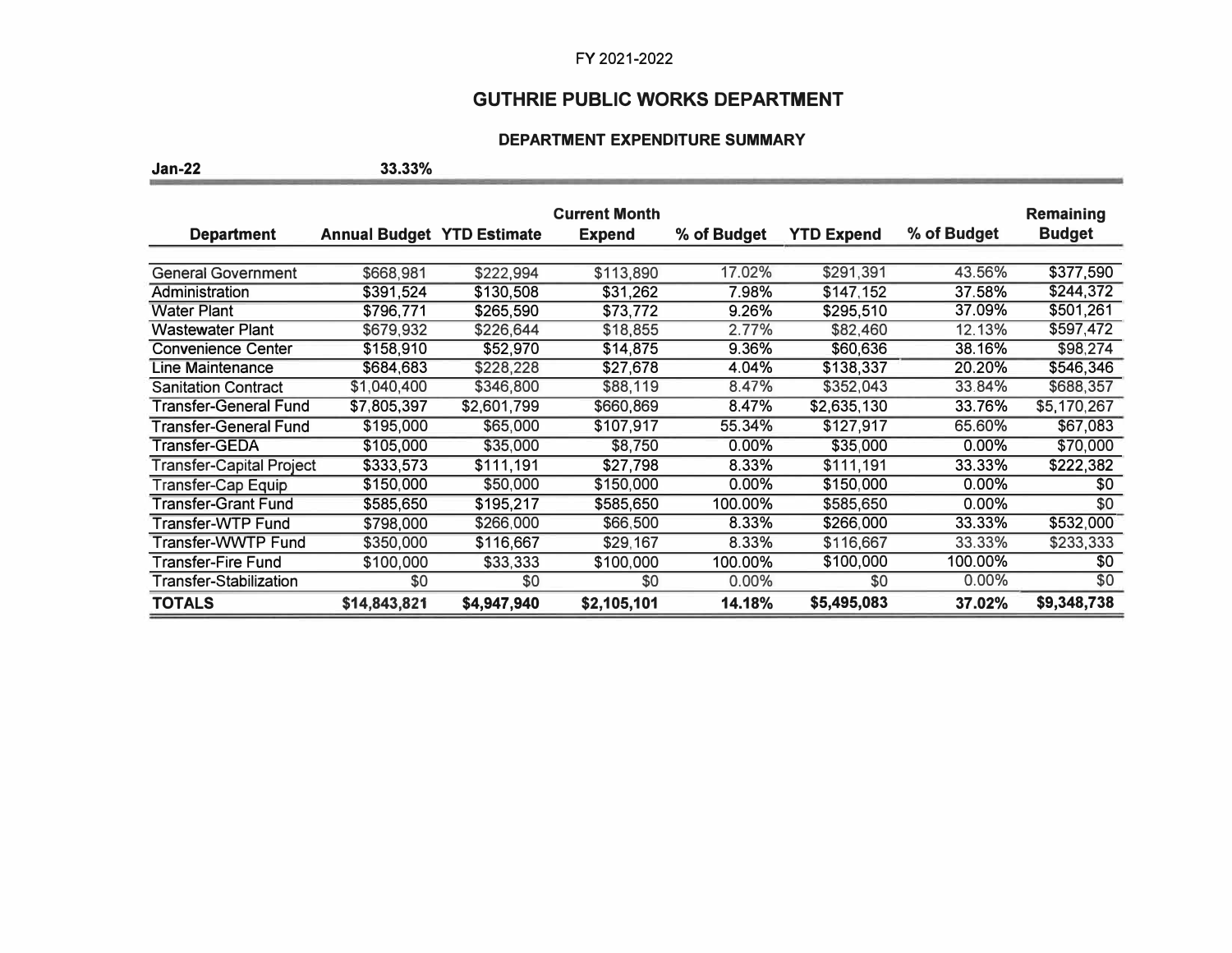## **FIRE/EMS FUND**

## **STATEMENT OF ESTIMATE - ACTUAL REVENUES & EXPENDITURES**

### **REVENUE SUMMARY**

| <b>Jan-22</b>                     | 33.33%               |                     |                  |                   |                     |                 |                      |
|-----------------------------------|----------------------|---------------------|------------------|-------------------|---------------------|-----------------|----------------------|
|                                   |                      |                     | <b>Current</b>   |                   |                     |                 |                      |
|                                   |                      |                     | <b>Month</b>     |                   |                     | <b>Percent</b>  | <b>Percent Total</b> |
| <b>Revenue Source</b>             | <b>Annual Budget</b> | <b>YTD Estimate</b> | <b>Collected</b> | <b>YTD Actual</b> | <b>YTD Variance</b> | <b>Variance</b> | <b>Collected</b>     |
| <b>FEMA Reimbursable</b>          | \$0                  | \$0                 | \$0              | \$0               | \$0                 | 0.00%           | 0.00%                |
| <b>State Grant/Reimbursable</b>   | $\overline{50}$      | $\overline{50}$     | $\overline{50}$  | $\overline{50}$   | $\overline{50}$     | 0.00%           | 0.00%                |
| <b>USDA Grant</b>                 | \$0                  | $\overline{30}$     | $\overline{30}$  | $\overline{50}$   | $\overline{50}$     | 0.00%           | 0.00%                |
| Interest Income                   | \$400                | \$133               | \$24             | \$80              | ( \$54)             | $-40.32%$       | 19.90%               |
| Miscellaneous Income              | \$65,000             | \$21,667            | \$8,390          | \$66,035          | \$44,368            | 204.77%         | 101.59%              |
| <b>Ambulance Fees</b>             | \$910,000            | \$303,333           | \$85,466         | \$413,562         | \$110,229           | 36.34%          | 45.45%               |
| <b>EMS Contract</b>               | \$582,535            | \$194,178           | \$38,700         | \$154,800         | (\$39,378)          | $-20.28%$       | 26.57%               |
| <b>EMS - Ambulance</b>            | \$42,000             | \$14,000            | \$3,500          | \$14,000          | \$0                 | 0.00%           | 33.33%               |
| <b>Fire Run Charges</b>           | \$500                | \$167               | \$30             | \$120             | $($ \$47)           | $-28.00%$       | 24.00%               |
| <b>Fire Subscriptions</b>         | \$18,000             | \$6,000             | \$5,791          | \$19,139          | \$13,139            | 218.99%         | 106.33%              |
| <b>Subtotal</b>                   | \$1,618,435          | \$539,478           | \$141,900        | \$667,735         | \$128,257           | 23.77%          | 41.26%               |
| <b>Transfer from General Fund</b> | \$1,615,690          | \$538,563           | \$134,641        | \$538,563         | \$0                 | 0.00%           | 33.33%               |
| <b>Transfer from GPWA</b>         | \$100,000            | \$33,333            | \$100,000        | \$100,000         | \$66,667            |                 | 100.00%              |
| <b>Budgeted Fund Balance</b>      | \$0                  | \$0                 | \$0              | \$0               | \$0                 | 0.00%           | 0.00%                |
| <b>TOTALS</b>                     | \$3,334,125          | \$1,111,375         | \$376,541        | \$1,306,299       | \$194,924           | 17.54%          | 39.18%               |
| <b>EXPENDITURE SUMMARY</b>        |                      |                     |                  |                   |                     |                 |                      |
|                                   |                      |                     | <b>Current</b>   |                   |                     |                 |                      |
|                                   |                      |                     | <b>Month</b>     |                   |                     |                 | Remaining            |
| <b>Department</b>                 | <b>Annual Budget</b> | <b>YTD Estimate</b> | <b>Expend</b>    | % of Budget       | <b>YTD Expend</b>   | % of Budget     | <b>Budget</b>        |
| <b>Fire Suppression</b>           | \$1 306 248          | \$435,416           | \$81,823         | 6.26%             | \$433886            | 33.22%          | \$872 362            |

| <b>TOTALS</b>                  | \$3,324,125 | \$1,108,042 | \$242,772 | 7.30% | \$1,115,589 | 33.56% | \$2,208,536 |
|--------------------------------|-------------|-------------|-----------|-------|-------------|--------|-------------|
| <b>Fire Prevention</b>         | \$202,704   | \$67,568    | \$15,131  | 7.46% | \$66,284    | 32.70% | \$136,420   |
| <b>Emergency Medical (EMS)</b> | \$1.815,173 | \$605.058   | \$145.818 | 8.03% | \$615.419   | 33.90% | \$1,199,754 |
| <b>Fire Suppression</b>        | \$1.306.248 | \$435.416   | \$81.823  | 6.26% | \$433,886   | 33.22% | \$872,362   |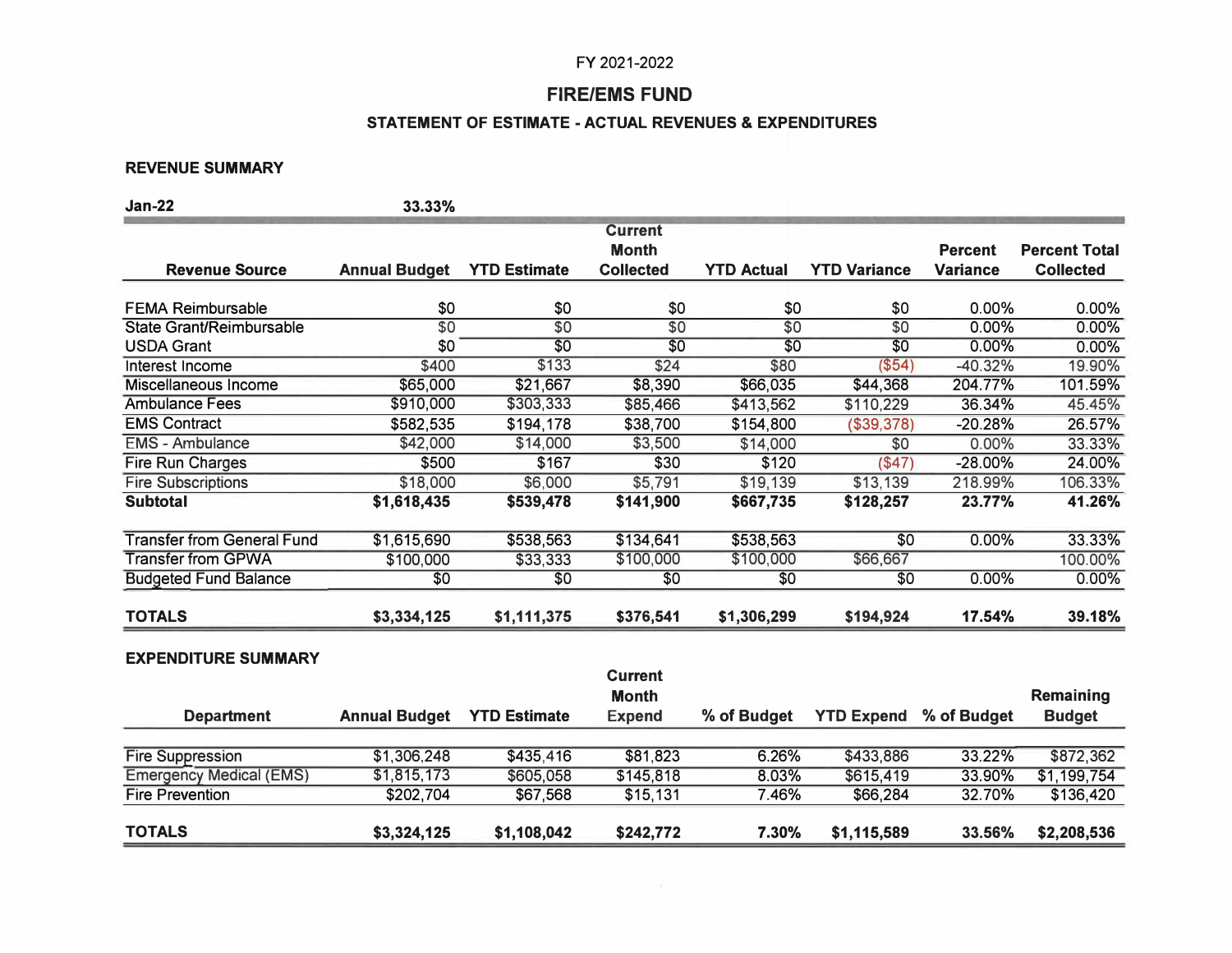## **AIRPORT FUND**

## **STATEMENT OF ESTIMATE - ACTUAL REVENUES & EXPENDITURES**

### **REVENUE SUMMARY**

| <b>Jan-22</b>                     | 33.33%        |                     |                                |                   |                     |                 |                      |
|-----------------------------------|---------------|---------------------|--------------------------------|-------------------|---------------------|-----------------|----------------------|
|                                   | Annual        |                     | <b>Current</b><br><b>Month</b> |                   |                     | <b>Percent</b>  | <b>Percent Total</b> |
| <b>Revenue Source</b>             | <b>Budget</b> | <b>YTD Estimate</b> | <b>Collected</b>               | <b>YTD Actual</b> | <b>YTD Variance</b> | <b>Variance</b> | <b>Collected</b>     |
| Interest Income                   | \$500         | \$167               | \$42                           | \$157             | $($ \$9)            | $-5.69%$        | 31.44%               |
| Miscellaneous Income              | \$3,000       | \$1,000             | \$3,240                        | \$3,240           | \$2,240             | 224.00%         | 108.00%              |
| <b>Airport Donations</b>          | \$0           | \$0                 | \$0                            | \$300             | \$300               | 0.00%           | 0.00%                |
| Lease/Rent, Airport               | \$34,424      | \$11,475            | \$1,883                        | \$33,544          | \$22,070            | 192.33%         | 97.44%               |
| <b>Airport Fuel</b>               | \$11,121      | \$3,707             | \$1,069                        | \$4,631           | \$924               | 24.91%          | 41.64%               |
| <b>State Grants</b>               | \$1,350       | \$450               | \$0                            | \$0               | (\$450)             | $0.00\%$        | 0.00%                |
| Reimbursement-City of Edmond      | \$118,736     | \$39,579            | \$0                            | \$31,578          | (\$8,000)           | $-20.21%$       | 26.60%               |
| <b>Subtotal</b>                   | \$169,131     | \$56,377            | \$6,234                        | \$73,450          | \$17,073            | 30.28%          | 43.43%               |
| <b>Transfer from General Fund</b> | \$73,978      | \$24,659.33         | \$6,165                        | \$24,659          | \$0                 | $0.00\%$        | 33.33%               |
| Transfer from FAA Grant Fund      | \$0           | \$0.00              | \$0                            | \$0               | \$0                 | $0.00\%$        | #DIV/0!              |
| <b>Budgeted Fund Balance</b>      | \$0           | \$0.00              | \$0                            | \$0               | \$0                 | 0.00%           | 0.00%                |
| <b>TOTALS</b>                     | \$243,109     | \$81,036            | \$12,399                       | \$98,110          | \$17,073            | 21.07%          | 40.36%               |

### **EXPENDITURE SUMMARY**

| <b>TOTALS</b>                               | \$243,109               | \$81,036            | \$26,593                                        | 10.94%      | \$64,887 | 26.69%                        | \$178,222                         |
|---------------------------------------------|-------------------------|---------------------|-------------------------------------------------|-------------|----------|-------------------------------|-----------------------------------|
| Airport Improvements                        | \$0                     | \$0                 | \$0                                             | $0.00\%$    | \$0      | $0.00\%$                      | \$0                               |
| <b>Airport Maintenance &amp; Operations</b> | \$243,109               | \$81,036            | \$26,593                                        | 10.94%      | \$64,887 | 26.69%                        | \$178,222                         |
| <b>Department</b>                           | Annual<br><b>Budget</b> | <b>YTD Estimate</b> | <b>Current</b><br><b>Month</b><br><b>Expend</b> | % of Budget |          | <b>YTD Expend % of Budget</b> | <b>Remaining</b><br><b>Budget</b> |